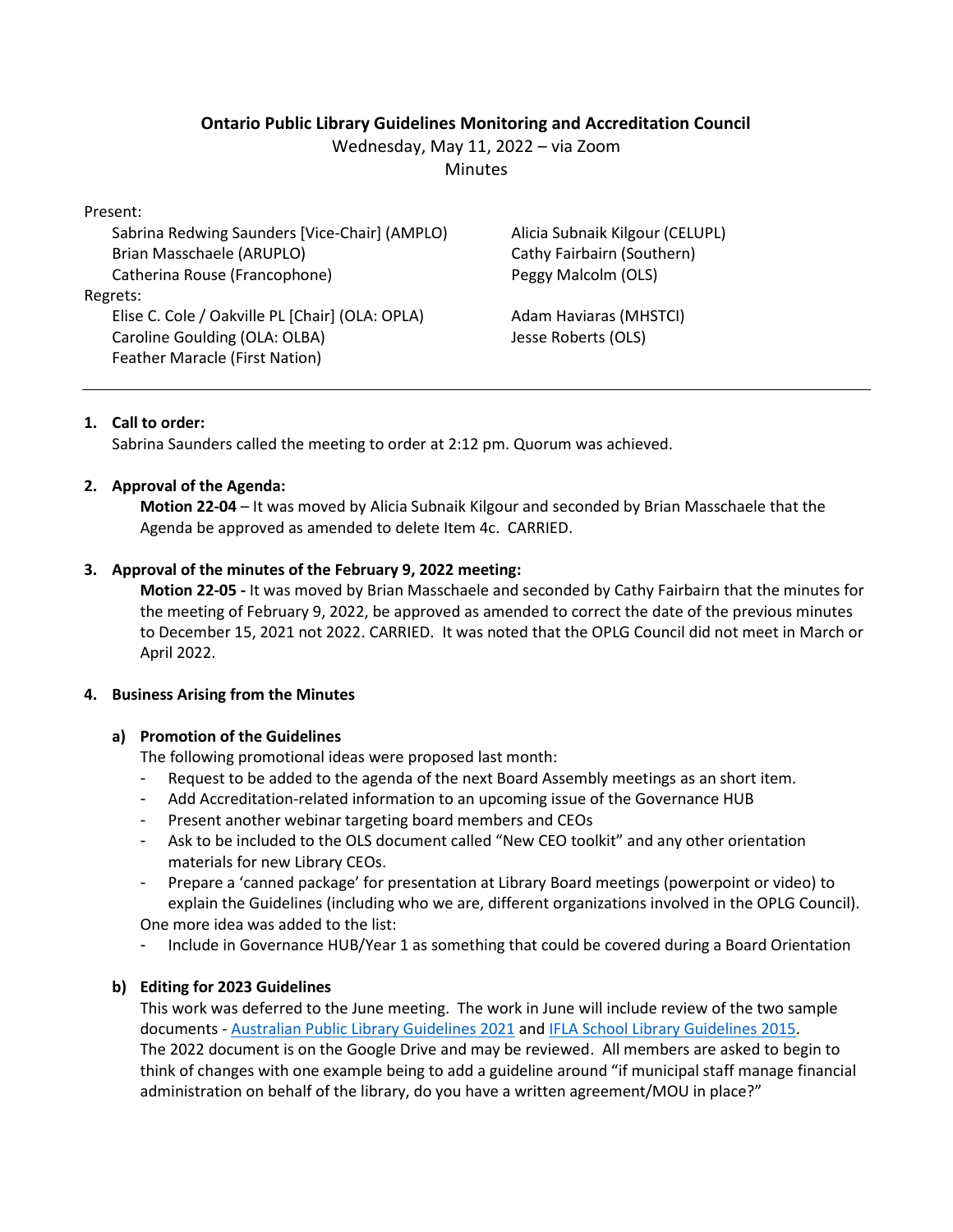### **c) Update on Audit requests**

| Accreditations done in 2015 (due 2020)  |                                                                |                           |
|-----------------------------------------|----------------------------------------------------------------|---------------------------|
| <b>Huron County</b>                     | Has Google Drive account, Virtual audit - July 7 <sup>th</sup> | Peggy                     |
| Leeds & 1000 Islands                    | New CEO in Summer/21 - Delay                                   |                           |
| <b>Hastings Highlands</b>               | New CEO in December/21 - Delay                                 |                           |
| <b>Trent Hills</b>                      | Has Google Drive account, Virtual Audit June 13th              | Jesse & TBD               |
|                                         | and 15 <sup>th</sup>                                           |                           |
| <b>Oxford County</b>                    | Has Google Drive account. New CEO Apr 25, 2022                 | Peggy                     |
| Accreditations done in 2016 (due 2021)  |                                                                |                           |
| Lincoln                                 | Merged with Pelham/extension provided                          |                           |
| <b>Brockville</b>                       | New CEO to be appointed - Delay                                |                           |
| <b>Haldimand County</b>                 | Waiting for confirmation                                       |                           |
| Innisfil                                | Has Google Drive account, Virtual Audit May 26 <sup>th</sup>   | Jesse & Caroline Goulding |
| <b>Six Nations</b>                      | Waiting for confirmation                                       |                           |
| Accreditations done in 2017 (due 2022)  |                                                                |                           |
| <b>Bruce County</b>                     | Has Google Drive account, Virtual Audit August 8th             | Jesse & TBD               |
|                                         | , 15 <sup>th</sup> , and 22 <sup>nd</sup>                      |                           |
| Collingwood                             | Has Google Drive account                                       | Peggy & Sabrina           |
| Georgian Bay                            | Has Google Drive account; New CEO May/22- Delay                |                           |
| Tweed                                   | Has Google Drive account                                       | Peggy                     |
| Perth & District                        | Has Google Drive account, Virtual Audit May 18th               | Jesse & Catherina Rouse   |
| North Kawartha                          | Has Google Drive account                                       | Peggy                     |
| Rideau Lakes                            | Has Google Drive account                                       | Peggy & Cathy Fairbairn   |
| <b>Accreditations (with extensions)</b> |                                                                |                           |
| Middlesex County                        | Has Google Drive account                                       | Peggy                     |
| Huntsville                              | <b>Declined</b>                                                |                           |

#### **5. New Business**

### a) **Lincoln/Pelham**

Lincoln is accredited, but Pelham is not.

**Motion 22-06** - It was moved by Alicia and seconded by Catherina that the new Union library be provided with an extension to allow them time to merge their documentation. CARRIED

### b) **Otonobee-South Monaghan**

The library had the 6<sup>th</sup> edition posted on their website. It will be replaced with 2022 edition.

### **c) Potential conflict with September meeting and ARUPLO**

Various dates have changed and there is no conflict with ARUPLO.

### **d) Status of ARUPLO guidelines, 4th edition**

Work has begun on the 4<sup>th</sup> edition (Beth Ross) with expected timing of early 2023. These revised guidelines may be used in our 2023 edition.

#### **6. Motion to adjourn**

**Motion 22-07** – It was moved by Catherina Rouse that the meeting be adjourned at 2:30 pm. **CARRIED.**